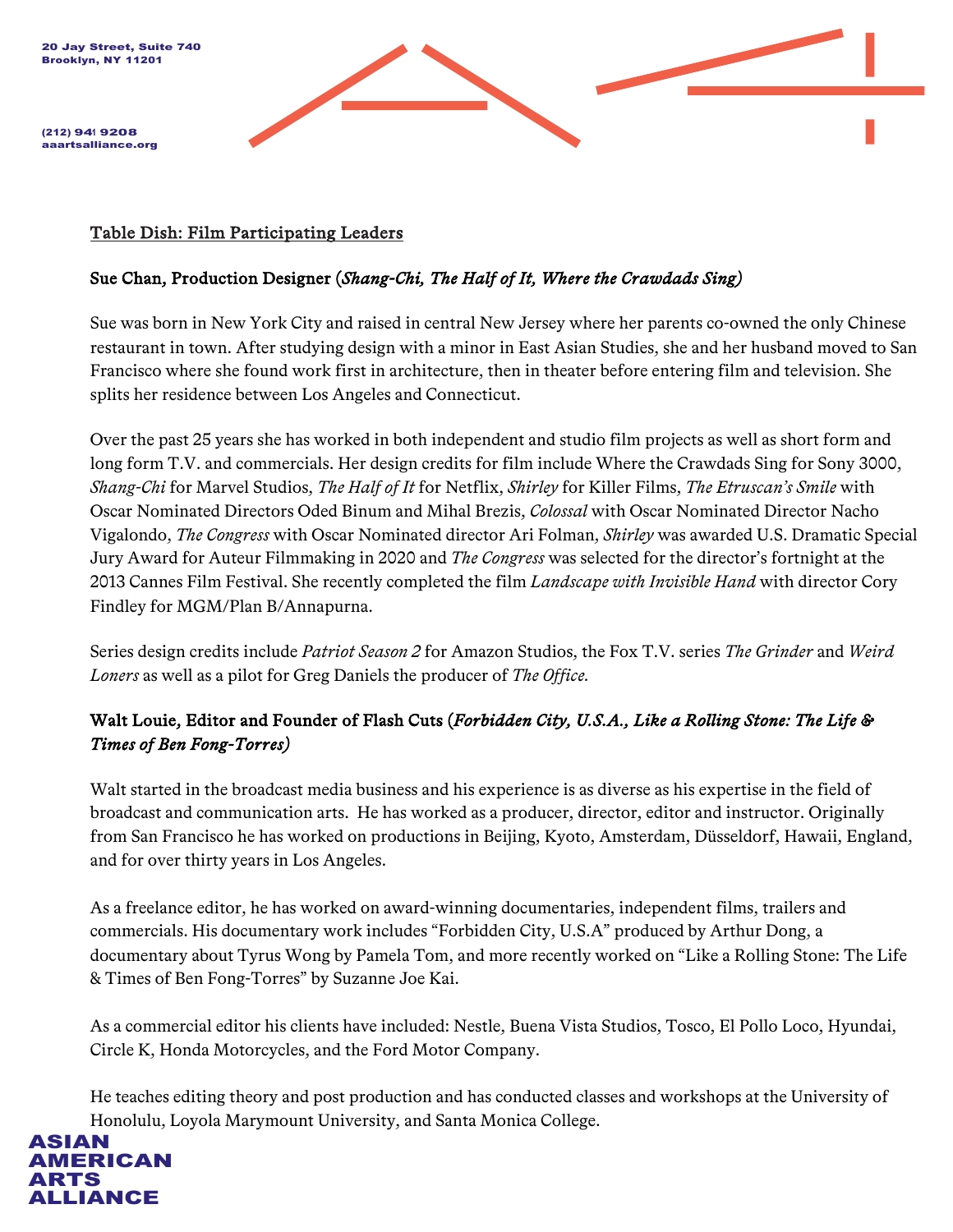He is the owner/editor with Flash Cuts, a commercial/promo editorial company in Los Angeles. www.flashcuts.com

## La Frances Hui, Film Curator, The Museum of Modern Art

La Frances Hui is curator of film at The Museum of Modern Art (MoMA), where she has organized director retrospectives featuring Lee Chang-dong, Andrey Zvyagintsev, Federico Fellini, Tomu Uchida, and Tsai Mingliang, as well as surveys of Philippine and Latin American cinemas. She is a member of the selection committee for New Directors/New Films and has led multiple editions of the festival as the co-chair. Hui has served on award juries for Sundance Film Festival, Busan International Film Festival, Udine Far East Film Festival, and Hong Kong International Film Festival, among others.

### John C. Woo, Executive Director, Asian CineVision

John Carson Woo is co-founder and Director of Woo Art Int'l, a New York based creative services and visual communications studio founded in 1980. Woo Art creates award-winning visual media for a diverse base of clients in the communications, broadcast promotion, exhibit and entertainment industries.

John has extensive experience designing and directing for the corporate, exhibition, broadcast and entertainment media. Site specific multi-media installations include the rotunda gallery, Museum of Jewish Heritage, New York (1998), Alticor (Amway) Visitors Center, Grand Rapids, MI, Museum of Chinese In America, New York, NY; created and directed the animated series THE PINK PALACE (2001), Oxygen Media Network; Producer FRESH KILL (88min,1995) directed by Shu Lea Cheang; Producer GARLIC=RICH-AIR (2006), a wireless network/performance environment directed by Shu Lea Cheang; Executive Producer SLOW JAM KING (92min, 2007) directed by Steve Mallorca; co-creator and Executive Producer CINEMA AZN (Comcast, 2004-06), a weekly entertainment news program focusing on the Asian and Asian American entertainment industry, AZN Television.

He is board chair for Asian CineVision, the New York based not-for-profit media arts organization, presenter of the Asian American International Film Festival (1978-present). In 2010 he became Executive Director of ACV.

## Bertha Pan, Film & TV Director (*Face, Almost Perfect, Queen Sugar*)

Pan's feature film debut "Face", co-written by Oscar nominee and Emmy Award winner Oren Moverman, starring Bai Ling, Kieu Chinh, Kristy Wu, Will Yun Lee, Ken Leung, and Treach of Naughty by Nature, featuring a score composed by Grammy Award winner Hub of The Roots, premiered at Sundance Film Festival as a Grand Jury nominee, winning the Grand Jury Award for Best Director at Urbanworld Film Festival, the Audience Award at GenArt, the Critics Award for Best Director at CineVegas, nominated for Gotham Award's Breakthrough Director, and selected as a NY Times Critic's Pick during its U.S. theatrical release.

Pan's second feature "Almost Perfect", starring Kelly Hu, Edison Chen, Ivan Shaw, Christina Chang, Golden Globe and Emmy Award nominee Tina Chen, Olivier and Tony Award winner Roger Rees, premiered at CAAMFest and was selected as the Centerpiece Film at the Los Angeles Asian Pacific Film Festival, a Grand Jury nominee at Friars Club Comedy Film Festival, the American Immigrant On Profile at the Hawaii International Film Festival, the Opening Night Film at San Diego Asian Film Festival, Vancouver Asian Film Festival, and Boston Asian American Film Festival; and the Closing Night Film at Philadelphia Asian American